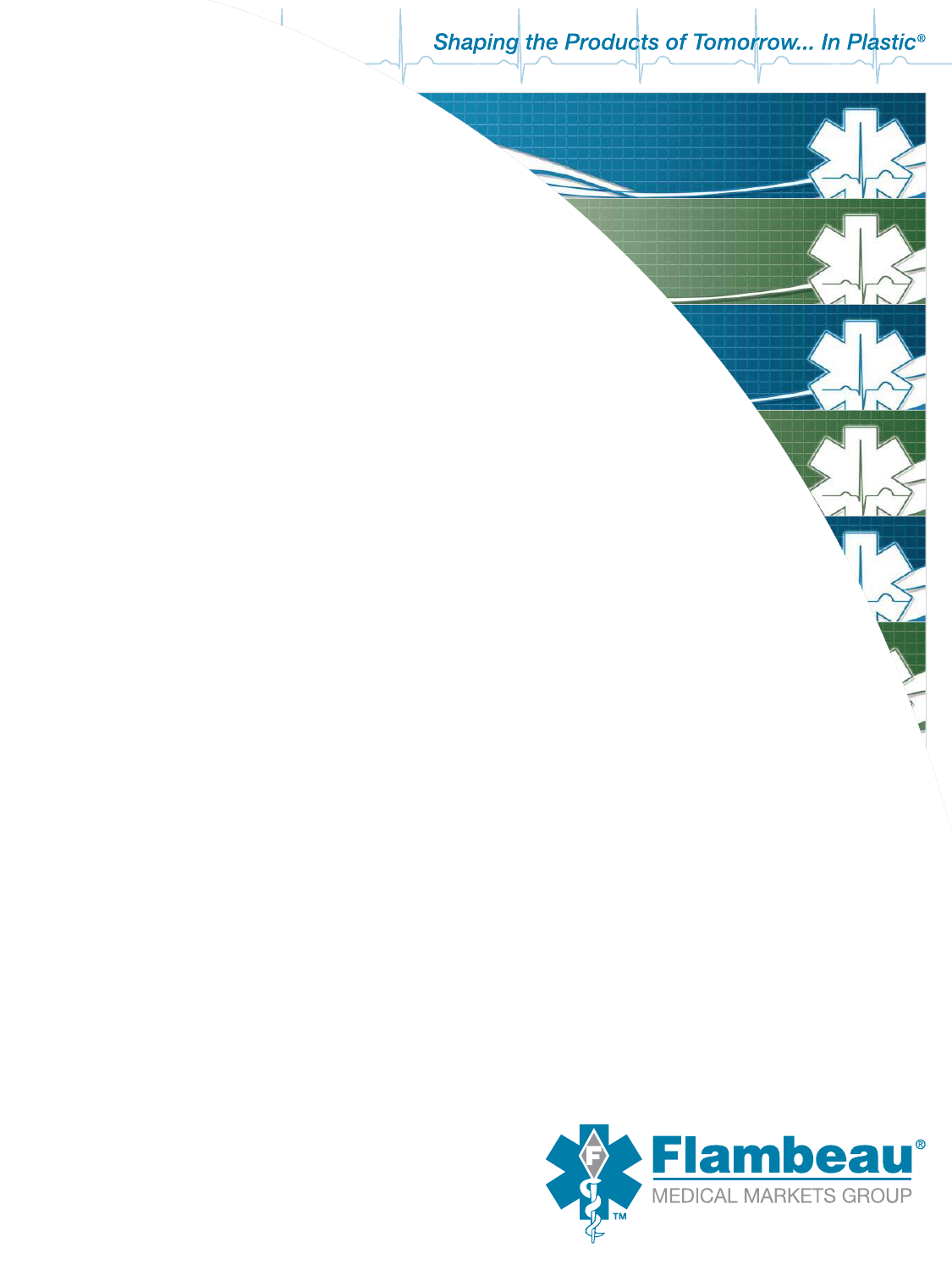Why Choose Flambeau?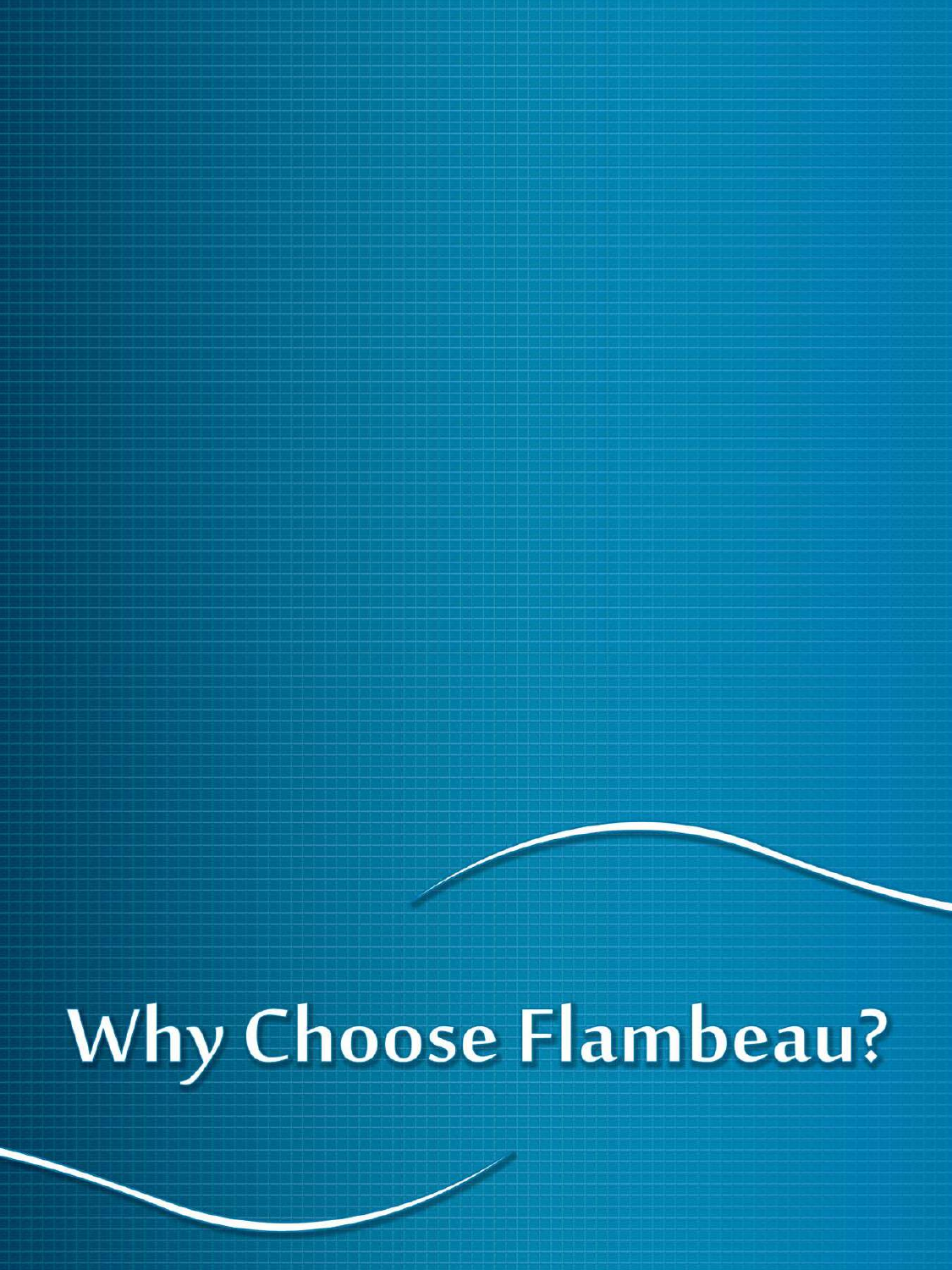## **Experience & Trust**

Founded in 1947 by W.R. Sauey, Flambeau has been a leading resource in the world of plastics and contract manufacturing. Every day, thousands of businesses rely on Flambeau's expertise in all forms of polymer-based solutions, which makes us a preferred partner for many of the largest OEM's and Tier 1 suppliers in the industry.

We are a family owned company. Our customers value our commitment to our associates and faith in our core values which are:



**Family** Do what's right.

projects on a global scale.

**Integrity** Be true to yourself and others.



**Leadership** Step up. Raise the bar.







**Excellence** Do your best and have fun.







Flambeau is a financially strong company and our customers depend on us to continuously improve our operations and invest in new technologies. We are committed to enhancing services for our clients and reinvesting in our business to remain a trusted supplier to the medical device and associated industries.

Flambeau is ranked in the Top 100 Injection Molders AND Top 100 Blow Molders. This achievement parallels our commitment to excellence in the area of plastics processing. With that, our partners trust us with their most complex and demanding

Our roots remain the same. The rich corporate culture at Flambeau is strengthened by hardworking, dedicated individuals all striving toward a common goal of delivering superior value to our customers and making a difference in the lives of millions of people every day.

**www.flambeaumedical.com Toll Free: 1-800-628-1672 E-mail: medical@flambeau.com**

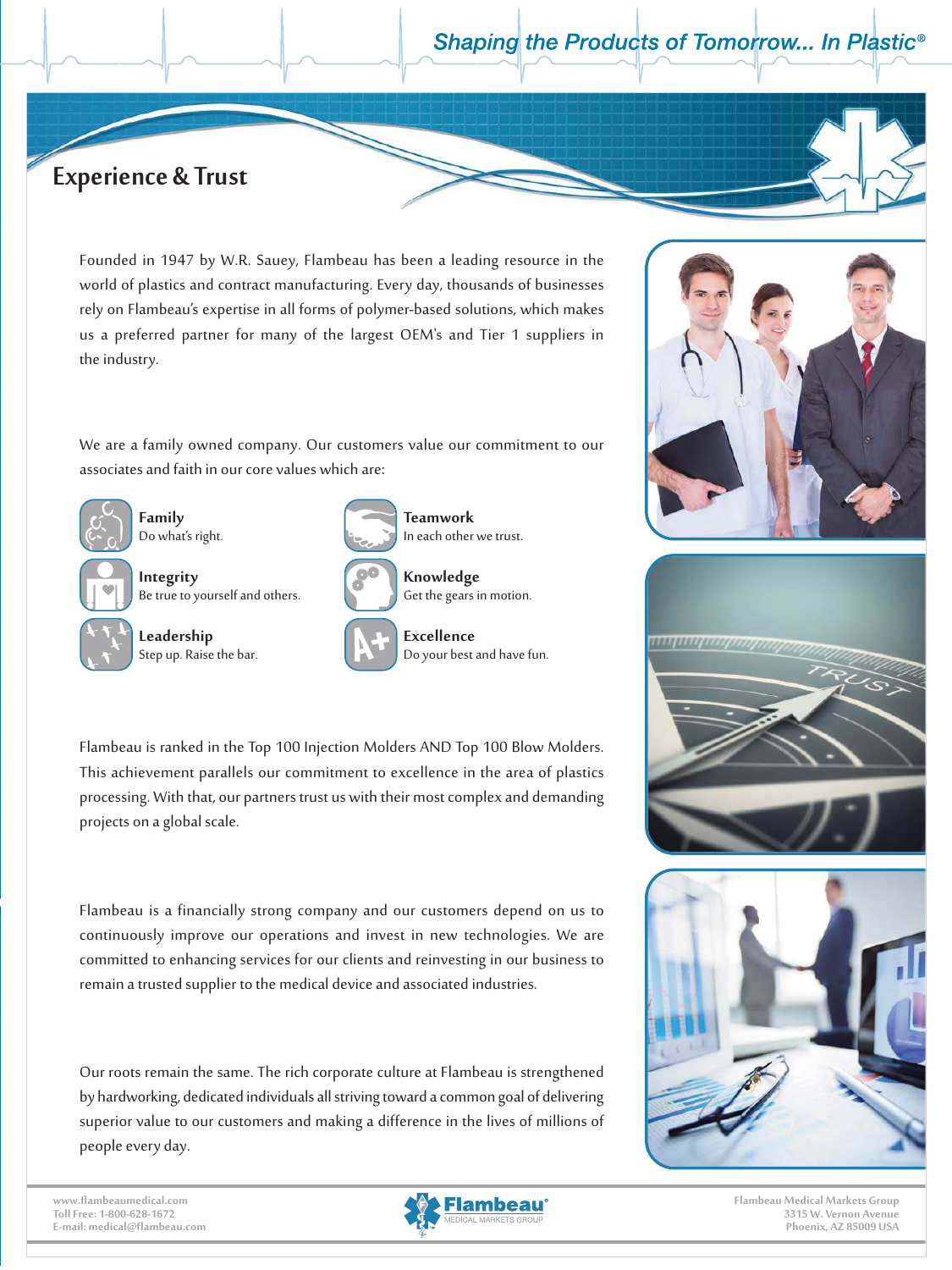## **Experience & Trust**

### Founded in 1947 by W.R. Sauey, Flambeau has been a leading resource in the Complete Value-Chain Solutions

We deploy our resources in a differentiated manner. Our customers are part of and supply chain. We tailor our offerings to fit and function with the needs of our valued partners. what we do every day. We enhance our client's value proposition by making them an integral part of how we operate. From sales and marketing, to R&D, manufacturing,

rely on  $\mathcal{F}$ 

**I**<sup>t</sup>  $\operatorname{section}$  molding and blow for use. We are your proverbial turnkey supplier. Step up. Raise the bar. ا**ست.**<br>بن المال: are in injection molding and blow molding along with decorating, assembling and Flambeau Medical is your contract manufacturing solution. Our core competencies packaging making it possible for us to deliver fully packaged finished goods ready

Flambeau delivers excellence at every phase of your product development and outsourcing cycle. We provide superior finished goods to our target markets which include, but are not limited to;  $\frac{d}{dt}$ 

- Cardiovascular
- Orthopedics Anesthesia
- 
- 
- 
- Fluid Management
- 
- Respiratory care Infection Control
- Ophthalmology Wound Care
- Dental Pain Management

With extensive product expertise in Class I, II, and III FDA medical devices Flambeau is ready to take on your most challenging device projects.

Our services include; The rich corporate culture at Flambeau is strengthened is strengthened in the rich corporate culture at Flambeau is strengthened in the strengthened in the strengthened in the strength of the strength

- Product Design and Development Writing Design of Experiments
- Testing and Product Validation Managing Sterilization
- 
- 
- 
- Bonding and Sealing Validation Commercializing New Products
- 
- 









**Flambeau Medical Markets Group 3315 W. Vernon Avenue Phoenix, AZ 85009 USA**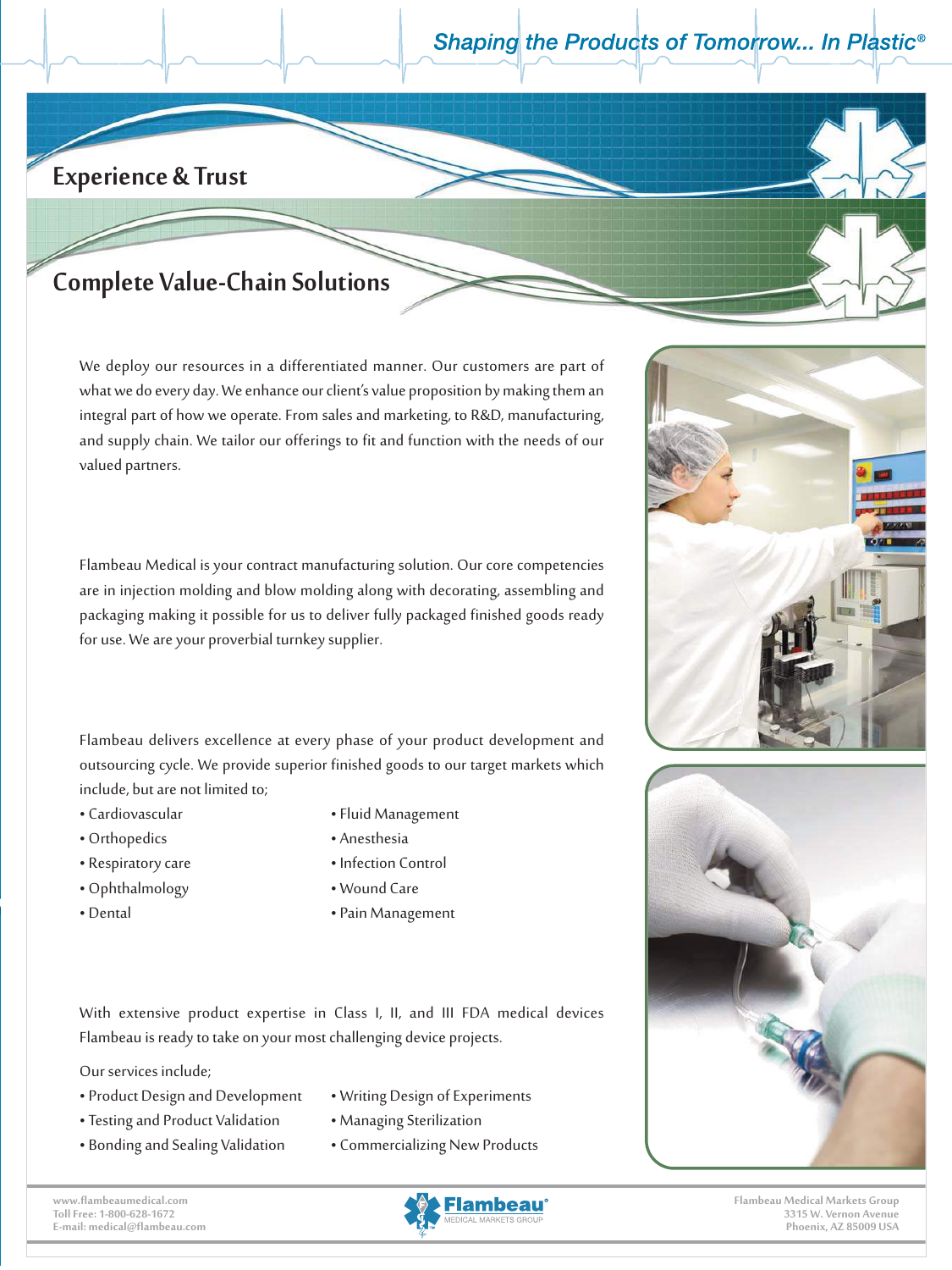## **Experience & Trust**

### Founded in 1947 by W.R. Sauey, Flambeau has been a leading resource in the Complete Value-Chain Solutions

### We deploy our resources in a differentiated manner. Our customers are part of the second manner. Our customers **Speed To Market**

the industry.

Our designers and engineers work with clients in a collaborative fashion. **Family Teamwork** how we have built our most solid customer relationships. With a direct channel of communication and dedicated engineer your product gets to where it should be – to the consumer. Understanding design for manufacturing and communicating to the customer is

rely on Flambeau's expertise in all forms of polymer-based solutions, which makes us a preferred partner for many of the largest OEM's and Tier 1 suppliers in the largest OEM's and Tier 1 suppliers in the largest OEM's and Tier 1 suppliers in the largest OEM's and Tier 1 suppliers in the largest OEM's a

integral part of how we operate. From sales and mathematically satisfy  $\mathcal{L}$ 

request netations on mattiple results and functional testing. We overcome molding challenges through our skill in thermoplastic production.<br>. reduced iterations on multiple resins and functional testing. We overcome Our portfolio of over 200 resins means we have the material expertise to get your program to market faster. Our engineers will save you valuable time with

provides customers with rapid prototypes of parts, molds, sections, and complete<br> assemblies so you can see your concept in rough form before production tooling and parts are ever created.  $\overline{\phantom{a}}$ • Respiratory care • Infection Control Rapid prototyping is an important step in the development process. Our team

Flambeau will invest in IP and new product development. If our partner has a marketable idea and simply wants to let us take control and become the manufacturer of record, we have the resources and market depth to take the product to market, and to do it fast.

**www.flambeaumedical.com Toll Free: 1-800-628-1672 E-mail: medical@flambeau.com**





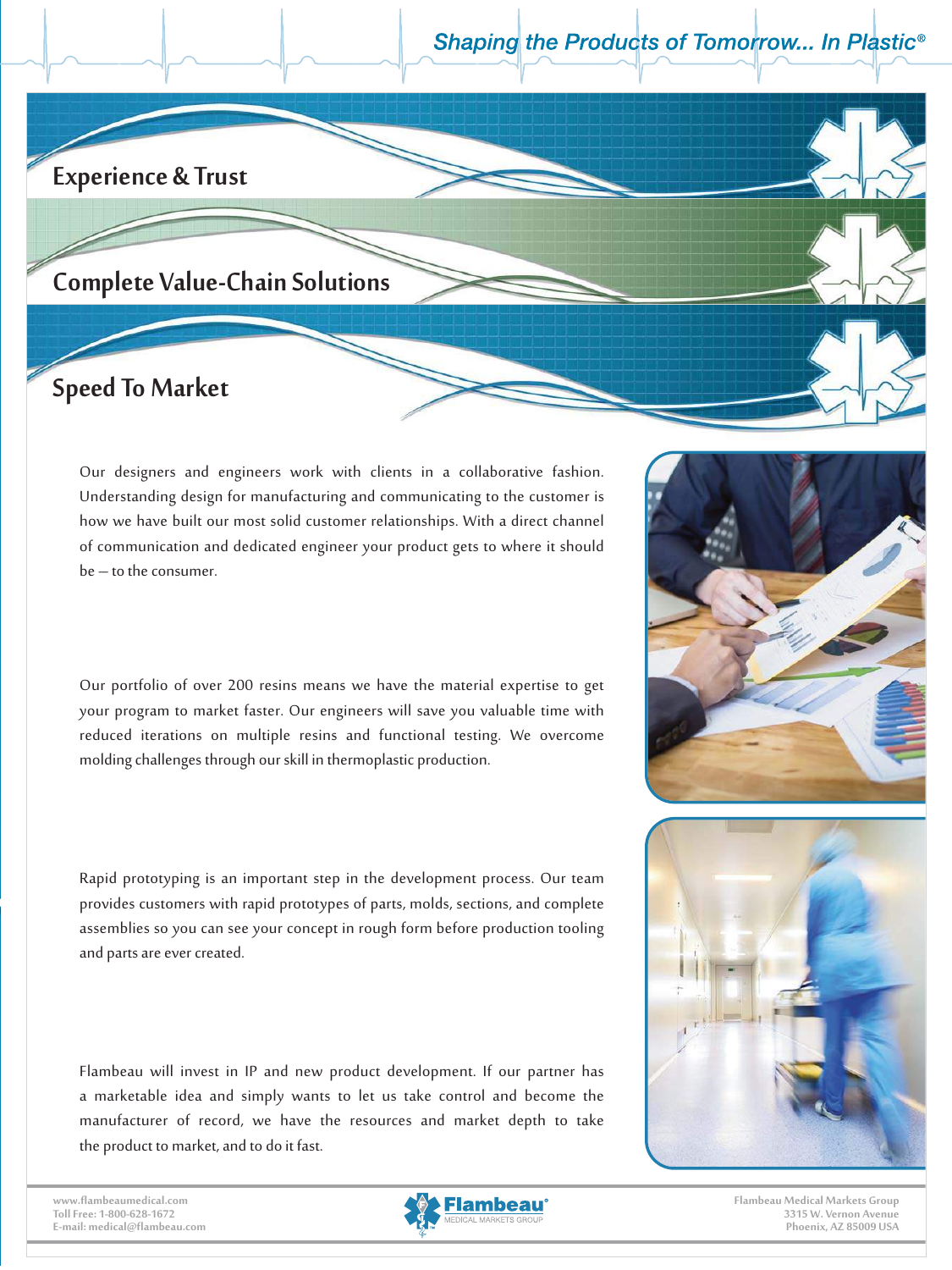

rlambedd reenhology center is comprised or engineering talent and marvidaals<br>with inventor's mentality. The key focus at Flambeau Technology is on doing things **Let, and in ways that our rivals cannot. We invest in** ng resources to enrich our clients experience, reduce lead times,  $\overline{\phantom{a}}$ part inventors memany. The key tocas at riambead reemology is on doing annigs  $f(x)$  and  $f(x)$  are  $f(x)$  and  $f(x)$  are  $f(x)$  supplies. our customers money. Our engineering resources include design software such as ProE, SolidWorks and Mold-flow. with inventor's mentality. The key focus at Flambeau Technology is on doing things better, faster, and in ways that our rivals cannot. We invest in new technology and engineering resources to enrich our clients experience, reduce lead times, and save

.<br>When a program becomes reality we know when to automate. Whether it's a From manual to automated. ence a program securities reality for them shown to automation mechanical instance as<br>component or complete assembly, our in-house automation design team will develop • Perspiratory care • International Control Control Control Control Control Control Control Control Control Control Control Control Control Control Control Control Control Control Control Control Control Control Control Co  $\frac{1}{2}$   $\frac{1}{2}$   $\frac{1}{2}$   $\frac{1}{2}$   $\frac{1}{2}$   $\frac{1}{2}$   $\frac{1}{2}$   $\frac{1}{2}$   $\frac{1}{2}$   $\frac{1}{2}$   $\frac{1}{2}$   $\frac{1}{2}$   $\frac{1}{2}$   $\frac{1}{2}$   $\frac{1}{2}$   $\frac{1}{2}$   $\frac{1}{2}$   $\frac{1}{2}$   $\frac{1}{2}$   $\frac{1}{2}$   $\frac{1}{2}$   $\frac{1}{2}$  a scope of work and execute on plans for taking our partners assembly or component from manual to automated.

of machines vs. single machines. In addition, with our robust data collection and analysis procedures we can save you time and money by quickly disseminating<br>information on process parameters that would otherwise take significant human<br>effort to collect and communicate. information on process parameters that would otherwise take significant human effort to collect and communicate. RJG Scientific molding is an integral part of our validation protocol. Our certified  $\int$  master molders have the ability to qualify our customer's tools across a platform

**www.flambeaumedical.com Toll Free: 1-800-628-1672 E-mail: medical@flambeau.com**



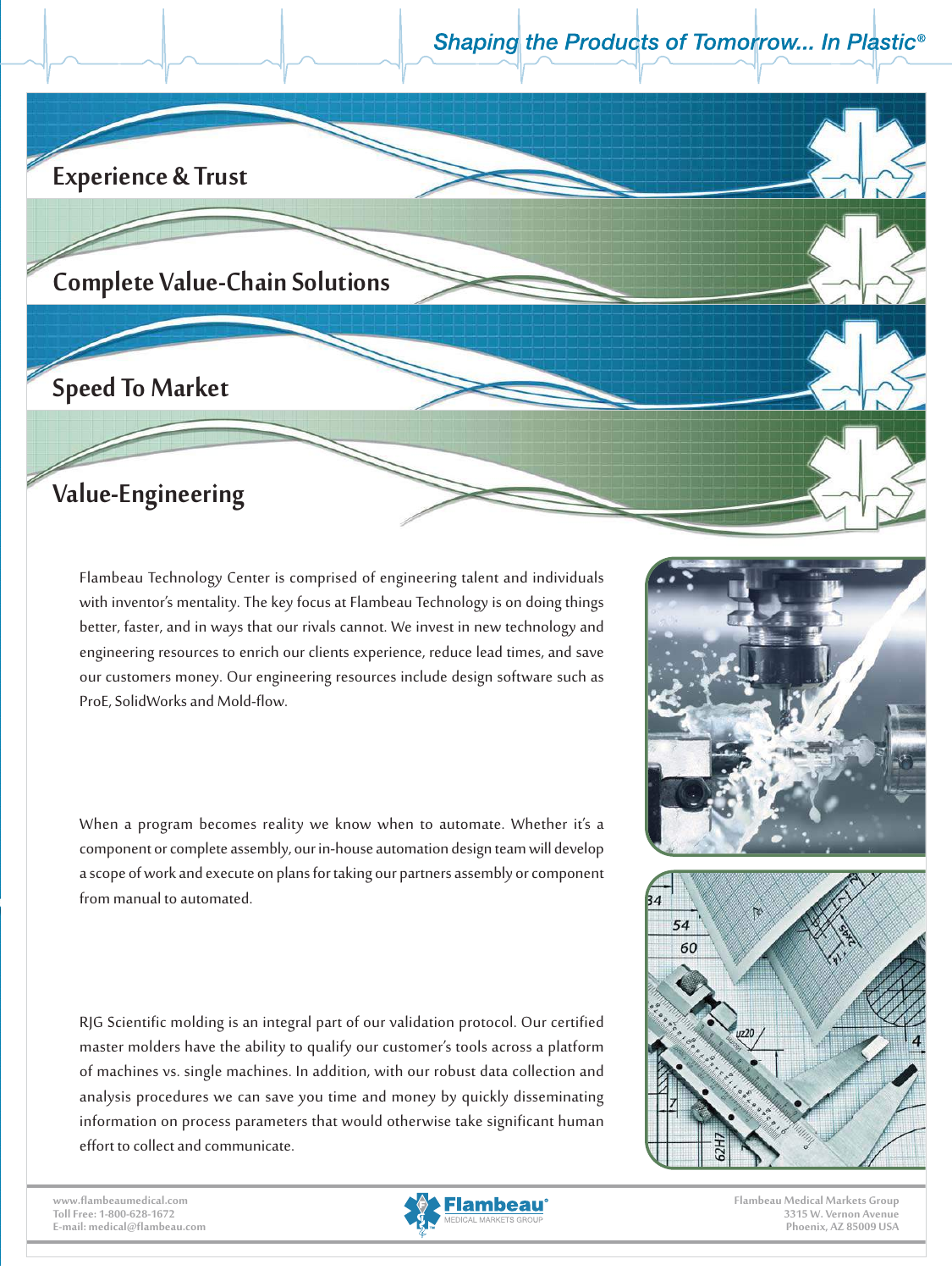## **Experience & Trust**

### Founded in 1947 by W.R. Sauey, Flambeau has been a leading resource in the Complete Value-Chain Solutions

### We deploy our resources in a differentiated manner. Our customers are part of the second manner. Our customers **Speed To Market**

the industry.

**Family** Our designers and engineers work with clients in a collaborative fashion. Value-Engineering **and communication** 

be – to the consumer.

valued partners.

Do what's right.

#### Denth Qualification Processes  $p_{\text{c}}$ Flambeau Technology Center is comprised of engineering talent and individuals In-Depth Qualification Processes

associates and faith in our core values which are:

Flame is an about the supplementary performance in the Inglands and the Top 100 Indian molders And Top 100 Blo<br>Cortified facility along with highly trained OC associates means you can rely on us certified facility along with highly trained QC associates means you can rely on us<br>for quality product processing. With the trust us with the intervals and demanding and demanding and demanding and demanding and demanding  $\frac{1}{2}$ leave our dock we expect them to perform at the highest standards. Our ISO13485 for quality product. Our Quality team is committed to consistent and repeatable quality control processes. When our customer's contract manufactured or molded components

rely on Flambeau's expertise in all forms of polymer-based solutions, which makes us a preferred partner for many of the largest OEM's and Tier 1 suppliers in the largest OEM's and Tier 1 suppliers in the largest OEM's and Tier 1 suppliers in the largest OEM's and Tier 1 suppliers in the largest OEM's a

We are a family of the family of the company. Our company of the company of the company of the commitment to our

Flambeau Medical is your contract manufacturing solution. Our core competencies

 $\boldsymbol{f}$ 

how we have built our most solid customer relationships. With a direct channel of communication and dedicated engineer your product gets to where it should

integral part of how we operate. From sales and marketing, to R&D, manufacturing, and supply chain. We tailor our offering the needs of our offering the needs of our offering the needs of our

**Teamwork**

**Knowledge**

**Excellence** 

 $\ge$ 

Formake our enems vandation processes searmess, manibeau has introduced an<br>integrated and standardized IQ/OQ/PQ process. Our QC team follows the same megrated and standardized regions process. Our general nonows the same<br>protocols dav in and dav out, making data from CPK and 4-corner studies repeatable committed to enhance for our clients and reliable.<br>and reliable. .<br>To make our clients validation processes seamless, Flambeau has introduced an  $\mu$  orocols and mana any or a scope of work and executies on plans for taking our partners assembly or component assembly or component  $\alpha$ To make our clients validation processes seamless, Flambeau has introduced an integrated and standardized IQ/OQ/PQ process. Our QC team follows the same protocols day in and day out, making data from CPK and 4-corner studies repeatable

When customers come to Flambeau with a functional challenge, our quality team When customers come to Flambeau with a functional challenge, our quality team<br>narrows the window on 4-corner studies and digs deep into the manufacturing<br>process utilizing a DOE (Design of Experiments). If there is a probl process utilizing a DOE (Design of Experiments). If there is a problem with a component or assembly we diagnose, pinpoint and solve the problem me

**www.flambeaumedical.com Toll Free: 1-800-628-1672 E-mail: medical@flambeau.com**





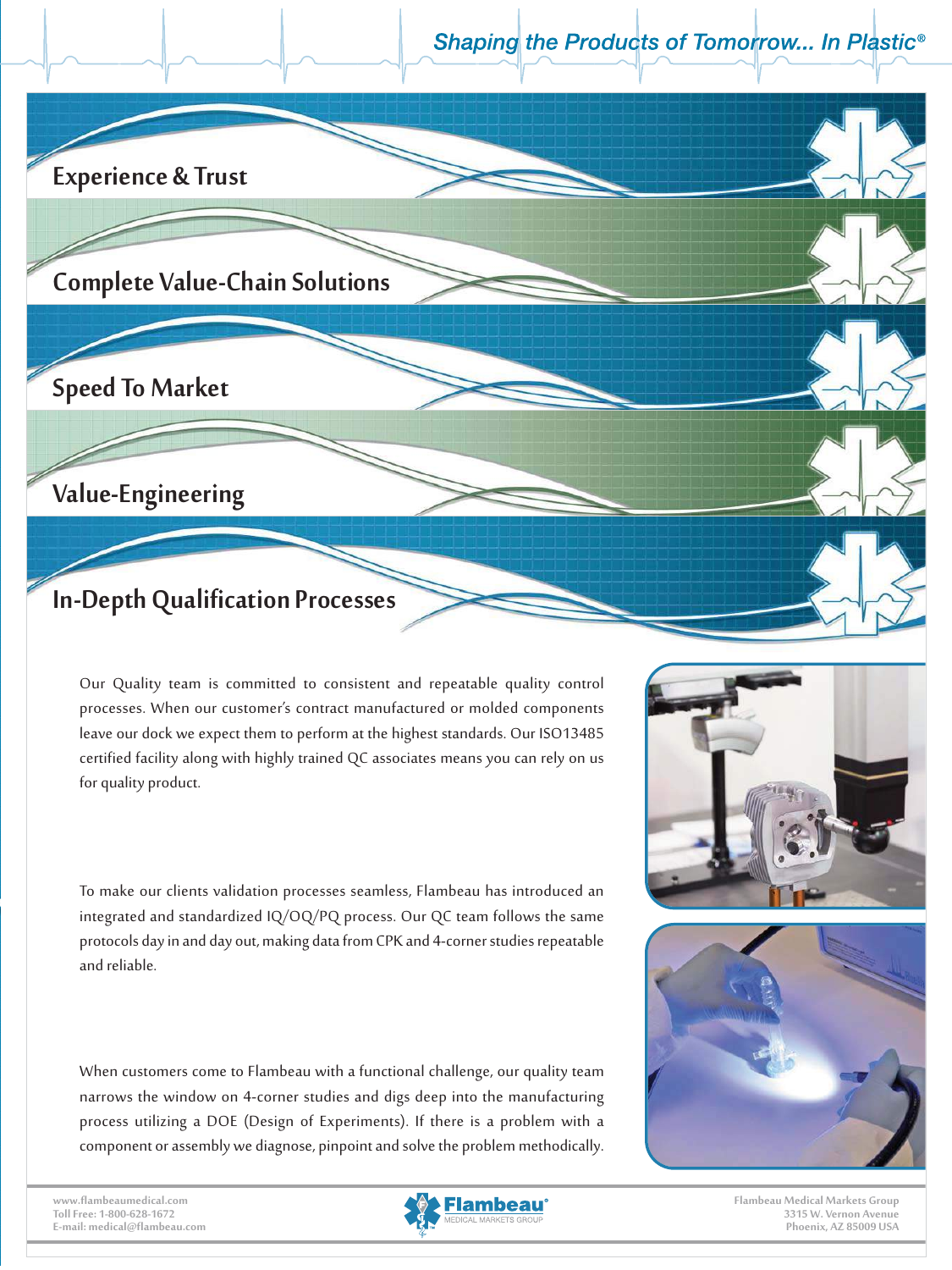

Our global footprint is second-to-none in the contract manufacturing and plastics molding industry. Our 13 locations across 4 countries provide our most valued partners with the depth in facilities to handle their most demanding and<br>————————————————————  $\sf scale$  projects. Rapid prototyping is an important step in the development process. Our team scalable projects.

.<br>With a global reach, Flambeau has a competitive advantage in transfer of IP and  $\frac{c}{c}$  proprietary processes. Whether our customer is launching a program down the road or across the ocean, our team has the resources and capabilities to transfer manufacturing, tooling, secondary operations, machinery, and intellectual property from point A to point B. assemblies so you can see your can see your concept in rough form before production to the production to the p<br>And the production of the production to the production to the production to the production of the production t proprietary processes. *write* With a global reach, Flambeau has a competitive advantage in transfer of IP and<br>proprietary processes. Whether our customer is launching a program down the road proprietary processes. Whether our customer is launching a program down the road

We operate in the communities we serve. We employ hard working people from our<br>customer's geographic areas and have built a foundation of trust in the areas we<br>serve. Flambeau gives back to the community through charitable customer's geographic areas and have built a foundation of trust in the areas we<br>serve. Flambeau gives back to the community through charitable foundations and<br>offering gainful and stable employment opportunities. serve. Flambeau gives back to the community through charitable foundations and offering gainful and stable employment opportunities. We operate in the communities we serve. We employ hard working people from our<br>customer's geographic areas and have built a foundation of trust in the areas we<br>serve. Flambeau gives back to the community through charitable



**www.flambeaumedical.com Toll Free: 1-800-628-1672 E-mail: medical@flambeau.com**